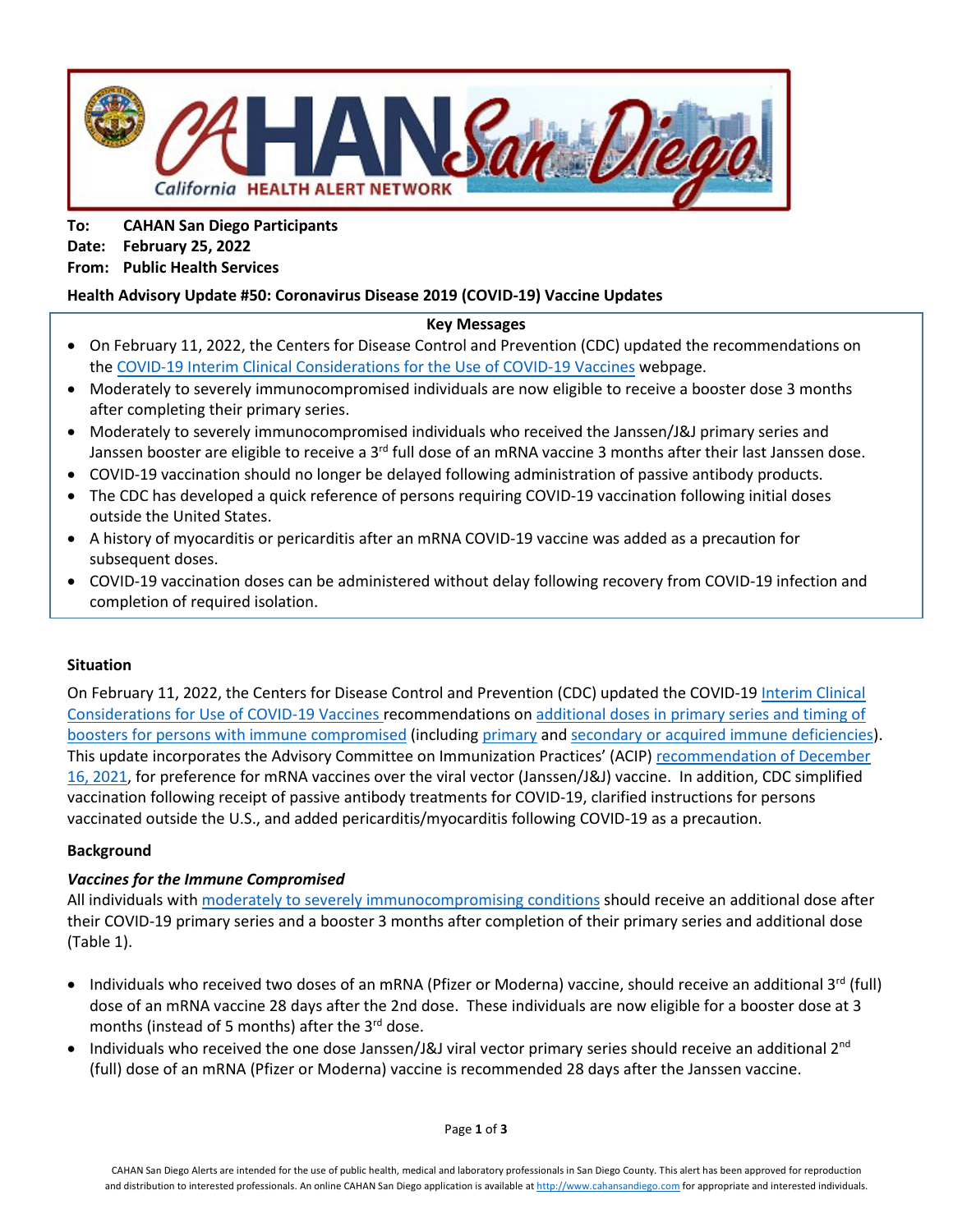• Individuals who received the single dose Janssen/J&J viral vector primary series and a Janssen booster dose should receive an additional (full) dose of an mRNA (Pfizer or Moderna) vaccine 28 days after the Janssen booster.

Since only the Pfizer vaccine is authorized for use in children < 18 years of age, children 5–17 years of age with moderately to severely immunocompromising conditions should receive an additional, age-appropriate 3<sup>rd</sup> dose of Pfizer vaccine as part of the primary series. However, at this time, only children 12–17 years of age are authorized to receive a Pfizer booster  $(4<sup>th</sup>)$  dose 3 months after completing the primary Pfizer series.

| Primary<br>vaccination | Age<br>group,<br>vears | <b>Number of primary</b><br>and/or additional<br>vaccine doses | Number of<br>booster doses | <b>Interval</b><br>between 1st<br>and 2nd dose | <b>Interval</b><br>between 2nd<br>and 3rd dose | <b>Interval</b><br>between 3rd<br>and 4th dose |
|------------------------|------------------------|----------------------------------------------------------------|----------------------------|------------------------------------------------|------------------------------------------------|------------------------------------------------|
| Pfizer                 | $5 - 11$               | 3                                                              | N/M/A                      | 21 daydays                                     | ≥2&d&ydays                                     | N/AN/A                                         |
| Pfizer                 | $>12$                  |                                                                |                            | 21 days                                        | >28 days                                       | >3 months                                      |
| Moderna                | $\geq$ 18              |                                                                |                            | 28 days                                        | >28 days                                       | >3 months                                      |
| Janssen/J&J            | $\geq$ 18              | 2 (Janssen + mRNA)                                             | $1$ (mRNA)                 | >28 days                                       | >2 months                                      | N/A                                            |
| Janssen/J&J            | $\geq$ 18              | 2 (Janssen prime<br>and booster)                               | 1 (full dose<br>$mRNA*$ )  | >2 months                                      | >2 months                                      | N/A                                            |

**Table 1. COVID-19 vaccine dosing/intervals for moderately to severely immunocompromised persons.**

\* The dose for Moderna vaccine should be the full 0.5 mL not 0.25mL booster dose [\(Guidance for People](https://www.cdc.gov/vaccines/covid-19/clinical-considerations/covid-19-vaccines-us.html#appendix-b)  [who are Moderately or Severely Immunocompromised and Vaccinated with Janssen COVID-19 Vaccine\)](https://www.cdc.gov/vaccines/covid-19/clinical-considerations/covid-19-vaccines-us.html#appendix-b).

## *Vaccine for Recipients of Passive Antibody Products*

The CDC has simplified recommendations on vaccination following the receipt of passive COVID-19 antibody products (e.g., monoclonal antibody (mAb) products, convalescent sera): COVID-19 vaccine doses (primary and booster) can be given without delay. Previously, a 90-day deferral was recommended. However, there is a 2-week deferral period following COVID-19 vaccination for persons to receive Evusheld (tixagevimab with cilgavimab).

### *Persons Vaccinated Outside the United States*

The CDC developed a quick reference for vaccination of persons who have already received doses of COVID-19 vaccine outside the United States [\(People who received COVID-19 vaccine outside the United States\)](https://www.cdc.gov/vaccines/covid-19/clinical-considerations/covid-19-vaccines-us.html#appendix-e).

### *Subsequent COVID-19 Vaccine Doses Following Myocarditis or Pericarditis*

The CDC has updated the contraindication and precaution section to include a history of myocarditis or pericarditis after an mRNA COVID-19 vaccine as a precaution for subsequent doses of any COVID-19 vaccination. Until additional safety data are available, [subsequent doses of any COVID-19 vaccine should generally be avoided.](https://www.cdc.gov/vaccines/covid-19/clinical-considerations/covid-19-vaccines-us.html#Contraindications) If after a risk assessment, a subsequent COVID-19 vaccine dose is considered, delay until after the episode of myocarditis or pericarditis has resolved. For those eligible, Janssen/J&J COVID-19 vaccine may be considered instead of mRNA COVID-19 vaccine.

# *Vaccine for Persons Recently Recovered from COVID-19*

As a reminder, COVID-19 vaccination (primary series doses and boosters) can be administered as soon as a person has recovered from COVID-19, provided the person is no longer required to isolate.

### **Actions Requested**

1. If not already enrolled, providers can listen to the recorded webinar on how to enroll in the California COVID-19 [vaccination program](http://r20.rs6.net/tn.jsp?f=001kHD6lI3d8sZXxlJb1iSJzwBe5metSILshWTO2DkMhAhnEwAIAZibjK-XR2W7BHWS4WHeK2SoSlZLXykcbkptIMe4OUZyXYOtZLHtd-a4eTNlMAXCEWQBTL3MlCb7OIXTjqiArgl3qxzb2mjRwl0EkQSXOe4HOsPng-dTQwS3mcHhBeciPMztiT3Fus5VSkfxu7i36e93LfqXBSYpm7DWYNkbjyy4zw9xGVSIw42Q4AWDDVQNAFLiDavr7z5-bsnFfVb7NOA3nMM_rIP4wMWEGiIdFjL3BppJ38AIXNdhmQ8CDTSJQwGe7inRopm-TaU4tkEGXb2G-guNX6eE0DPFXL-sJAsPEAk7QIRcUc63G1l3KCZaPlCPI5x8lMvRYmAGssSjAT96lEsgVlq2Ar4E7Hi-P-ettZ_nJ984LkQ6ZkUwu39dLPPAlOVSf1Z2CXarlOkW25tmDx0gITotxxwCmIZRFNtO2vKGNMxN4L6qaMcmhVBGx5Y_kxmruEzS_8nNAuGq5DBGRrNaClrwVvrKYESXUxw-GNg7nf760sZdSFUm71ZY-WIaYzXytDD5hvtDpN9qWfev_Vyvl_n8h4sU_uM7Tm2sqIJ3&c=xCrhdtftlwXFHJigkxeGlUALY6QuQBAFmk-_7GljSzpXa7sZvwEZLw==&ch=2N5F2nG53uXDiX2FwP332YAw1KKJFEcCMo2lNXgZX76PNhmXDppuFA==&jrc=1) and participate in COVID-19 vaccination.